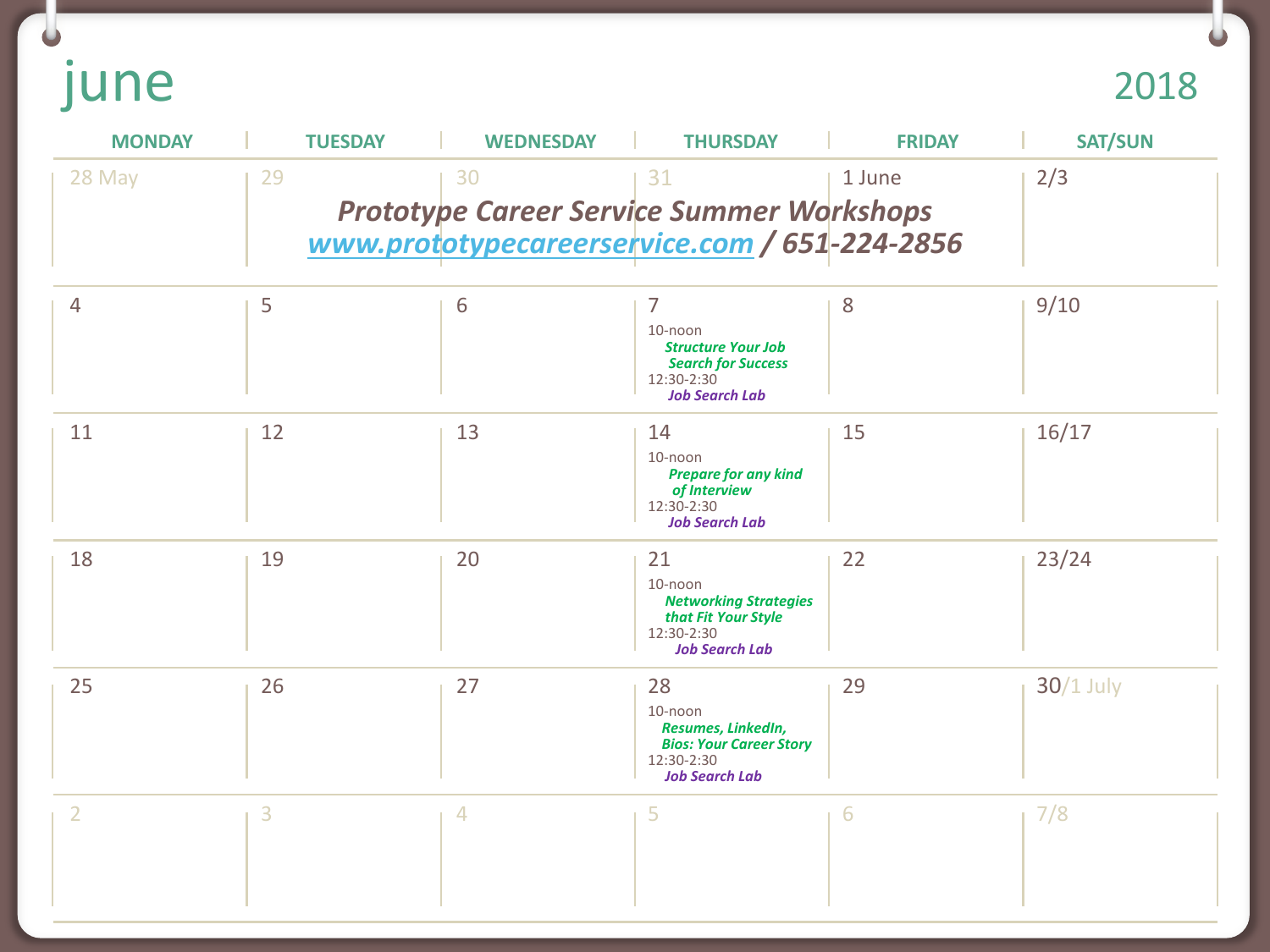u<br>july

2018

 $\bullet$ 

| <b>MONDAY</b>  | <b>TUESDAY</b>                                      | <b>WEDNESDAY</b> | <b>THURSDAY</b>                                                                                                          | <b>FRIDAY</b>                                                                                          | <b>SAT/SUN</b> |
|----------------|-----------------------------------------------------|------------------|--------------------------------------------------------------------------------------------------------------------------|--------------------------------------------------------------------------------------------------------|----------------|
| 25 June        | 26<br>www.prototypecareerservice.com / 651-224-2856 | 27               | 28<br><b>Prototype Career Service Summer Workshops</b>                                                                   | 29                                                                                                     | $30/1$ July    |
| $\overline{2}$ | 3                                                   | 4                | 5                                                                                                                        | 6                                                                                                      | 7/8            |
| 9              | 10                                                  | 11               | 12<br>10-noon<br><b>Structure Your Job</b><br><b>Search for Success</b><br>12:30-2:30<br><b>Job Search Lab</b>           | 13<br>1-4 pm <b>START-A-BIZ</b><br><b>Shaping Your Business</b><br>(setting goals)                     | 14/15          |
| 16             | 17                                                  | 18               | 19<br>10-noon<br><b>Prepare for any kind</b><br>of Interview<br>12:30-2:30<br><b>Job Search Lab</b>                      | 20                                                                                                     | 21/22          |
| 23             | 24                                                  | 25               | 26<br>10-noon<br><b>Networking Strategies</b><br>that Fit Your Style<br>12:30-2:30<br><b>Job Search Lab</b>              | 27<br>1-4 pm <b>START-A-BIZ</b><br><b>Making Money \$\$</b><br>(pricing your products<br>and services) | 28/29          |
| 30             | 31                                                  | 1 August         | $\overline{2}$<br>10-noon<br>Resumes, LinkedIn,<br><b>Bios: Your Career Story</b><br>12:30-2:30<br><b>Job Search Lab</b> | 3                                                                                                      | 4/5            |